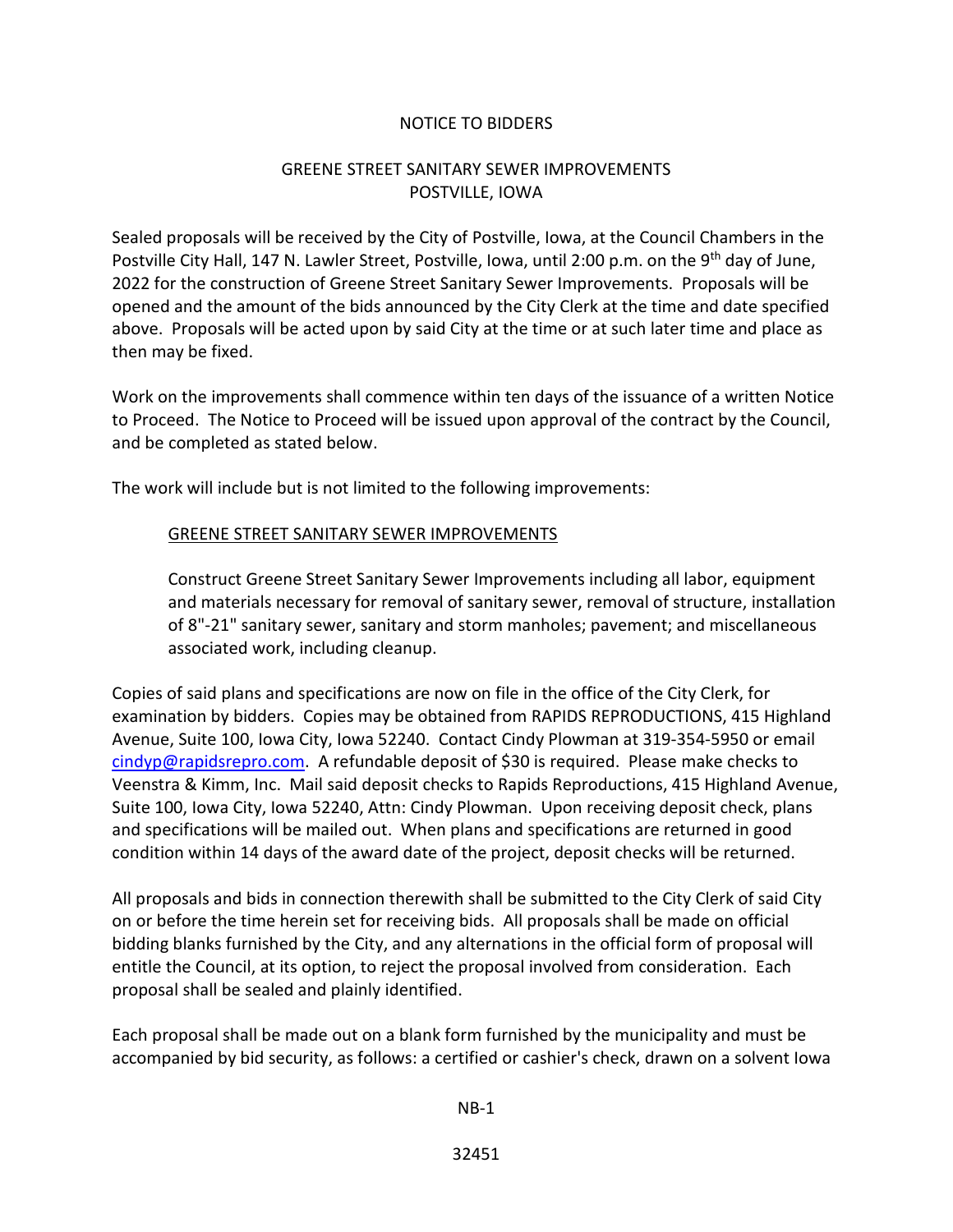bank or a bank chartered under the laws of the United States or a certified share draft drawn on a credit union in Iowa or chartered under the laws of the United States, in an amount equal to five percent (5%) of the bid, or a bid bond executed by a corporation authorized to contract as a surety in the State of Iowa in a penal sum of five percent (5%) of the bid.

The bid security should be made payable to the CITY OF POSTVILLE, IOWA. The bid security must not contain any conditions either in the body or as an endorsement thereon. The bid security shall be forfeited to the City as liquidated damages in the event the successful bidder fails or refuses to enter into a contract within 10 days after the award of contract and post bond satisfactory to the City insuring the faithful fulfillment of the contract and the maintenance of said work, if required, pursuant to the provisions of this notice and other contract documents. Bidders shall use the bid bond form bound in the specifications.

No bidder may withdraw a proposal within thirty (30) days after the date set for opening bids.

The successful bidder will be required to furnish a bond in an amount equal to one hundred percent (100%) of the contract price, said bond to be issued by a responsible surety approved by the City Council and shall guarantee the faithful performance of the contract and the terms and conditions therein contained and shall guarantee the prompt payment for all materials and labor and protect and save harmless the City from claims and damages of any kind caused by the operations of the Contractor, and shall guarantee the work against faulty workmanship and materials for a period of four (4) years after its completion and acceptance by the City Council.

All Contractor(s) and subcontractor(s) are required to obtain tax exemption certificates from the City of Postville, Iowa for this project. These tax exemption certificates are only for use on this specific project as covered under the Contract.

The work under the contract shall commence within ten (10) days after date set forth in written Notice to Proceed. All work shall be completed by November 10, 2022, subject to any extensions of time which may be granted by the City Council.

Liquidated damages in the amount of Five Hundred Dollars (\$500.00) per consecutive calendar day will be assessed for each day that work shall remain uncompleted after the end of the contract period, with due allowance for extensions of the contract period due to conditions beyond the control of the Contractor.

Payment to the Contractor for said improvements will be made in cash derived from the proceeds of the issuance and sale of such bonds and/or from such cash funds of the City as may be legally used for said purposes. Any combination of the above methods of payment may be used at the discretion of the City Council.

NB-2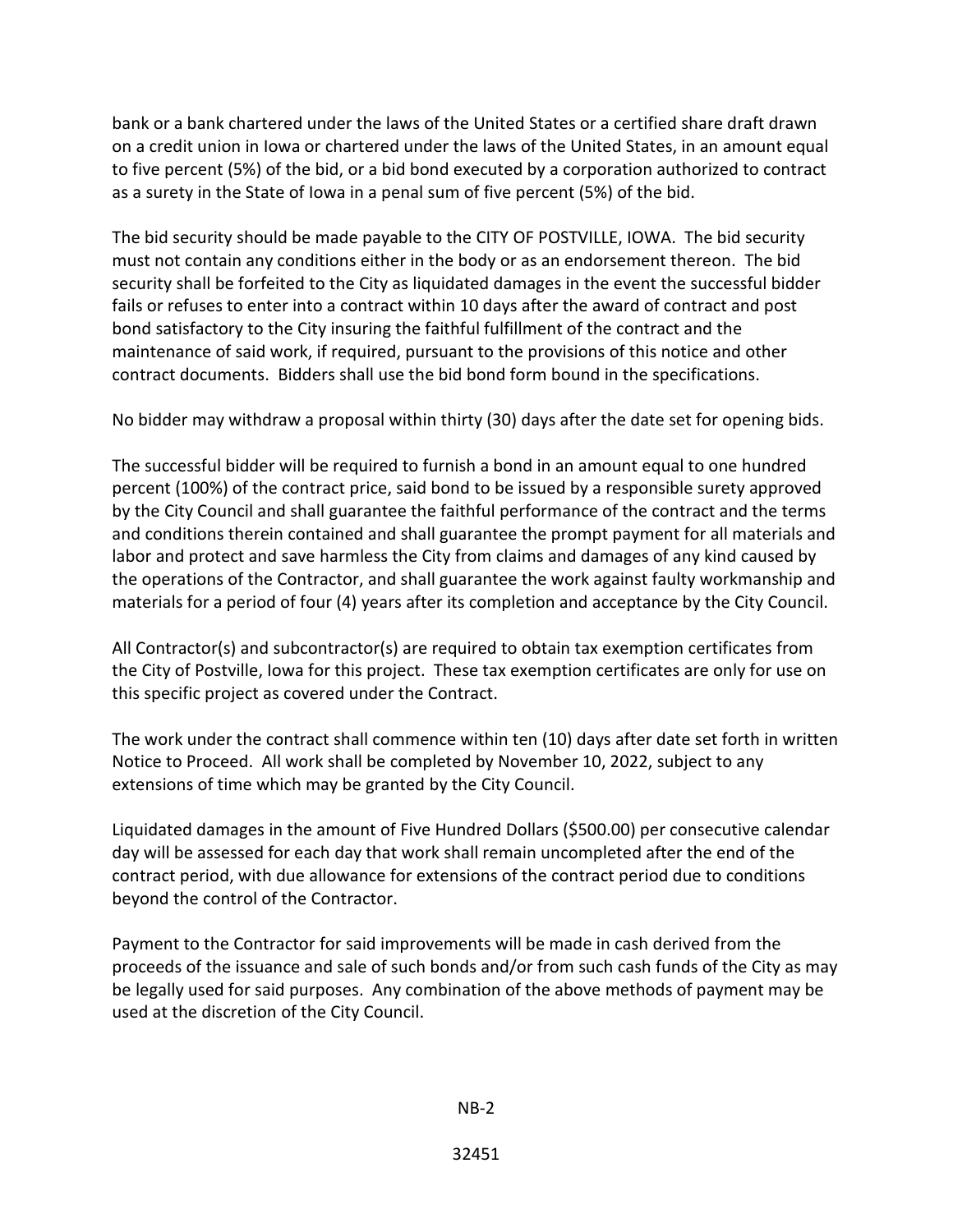Payment to the Contractor will be on the basis of monthly estimates equivalent to ninety-five percent (95%) of the contract value of the work completed and payments made to material suppliers for materials ordered specifically for the project or delivered to the site during the preceding calendar month. Estimates will be prepared on the last day of each month by the Contractor, subject to the approval of the Engineer, who will certify to the City for payment each approved estimate on or before the tenth  $(10<sup>th</sup>)$  day of the following month. Such monthly payments shall in no way be construed as an act of acceptance for any part of the work partially or totally completed. Upon completion of the work and its acceptance by the Council, the Contractor will be paid an amount which, together with previous payments, will equal ninety five percent (95%) of the contract price of the contract. Final payment of the remaining five percent (5%) will be made not less than thirty-one (31) days after completion and acceptance by resolution of the City Council of the completed contract, subject to the conditions and in accordance with the provisions of Chapter 573 of the Code of Iowa, as amended. No such partial or final payments will be due until the Contractor has certified to the City that the materials, labor and services involved in each estimate have been paid for in accordance with the requirements stated in the specifications.

The request for payment may also include an allowance for the cost of such major materials and equipment which are suitably stored either at or near the site. Proof of purchase amount and verification of insurance for stored materials must be provided with any request for payment of stored materials.

By virtue of statutory authority preference will be given to products and provisions grown and coal produced within the State of Iowa and to Iowa domestic labor.

In accordance with Iowa statutes, a resident bidder shall be allowed a preference as against a nonresident bidder from a state or foreign country if that state or foreign country gives or requires any preference to bidders from that state or foreign country, including but not limited to any preference to bidders, the imposition of any type of labor force preference, or any other form of preferential treatment to bidders or laborers from that state or foreign country. The preference allowed shall be equal to the preference given or required by the state or foreign country in which the nonresident bidder is a resident. In the instance of a resident labor force preference, a nonresident bidder shall apply the same resident labor force preference to a public improvement in this state as would be required in the construction of a public improvement by the state or foreign country in which the nonresident bidder is a resident.

In accordance with the requirements of the Iowa Department of Labor all bidders must submit a fully completed Bidder Status Form. The Bidder Status Form must be included with and is considered an essential attachment to the Proposal. Any Proposal that does not include a fully completed Bidder Status Form may result in the Proposal being determined non-responsive and rejected.